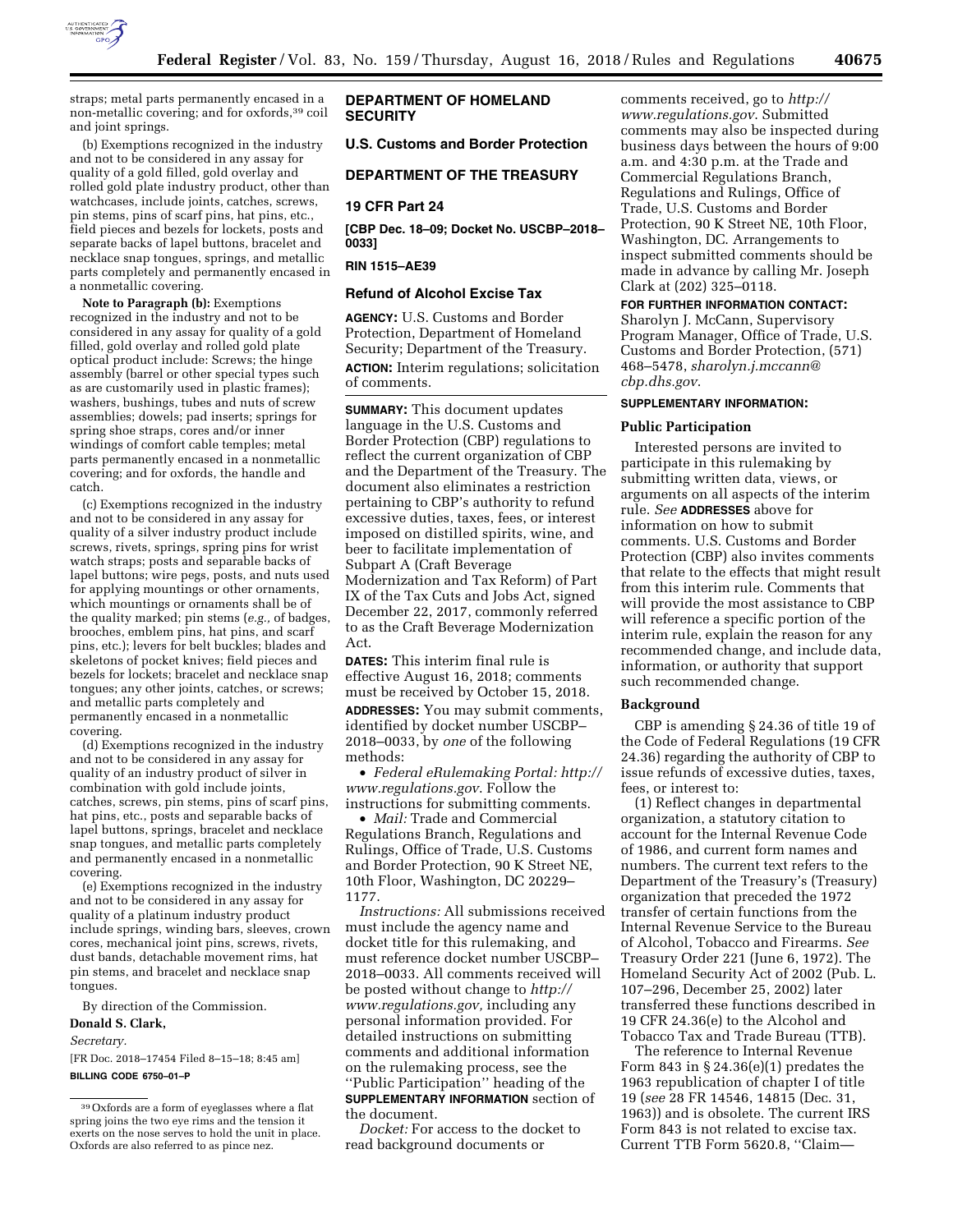Alcohol, Tobacco, and Firearms Taxes,'' is the modern equivalent of the form referred to in the regulations.

CBP is also removing references to the ''port director'' to allow for CBP to issue refunds either through electronic methods or by the ports or the Centers of Excellence and Expertise, and is making other grammatical changes as appropriate.

(2) Add to CBP's refund authority the ability to refund taxes paid prior to assigning a reduced tax rate or tax credit for alcoholic beverages, including beer, wine, and distilled spirits, as allowed by sections 13801–13808 (Subpart A—Craft Beverage Modernization and Tax Reform, of Part IX) of the Tax Cuts and Jobs Act of 2017 (Pub. L. 115–97) signed December 22, 2017, commonly referred to as the Craft Beverage Modernization Act (CBMA).

The CBMA amended the Internal Revenue Code for two calendar years with respect to the tax treatment of alcoholic beverages, including beer, wine, and distilled spirits. For an importer to be eligible to receive a reduced tax rate or a tax credit, the importer must be able to substantiate that the foreign producer has assigned an allotment of its reduced tax rate or tax credits to the beer, wine, or distilled spirits imported by that importer. The new § 24.36(d)(10) makes it clear that CBP has authority to refund the difference between the full excise taxes an importer pays at the time of entry summary filing and the CBMA's lower effective tax rate. An importer must request and substantiate its entitlement to the reduced tax rate or tax credit appropriately.

#### **Inapplicability of Notice and Delayed Effective Date**

The Administrative Procedure Act (APA) requirements in 5 U.S.C. 553 govern agency rulemaking procedures. Section 553(b) of the APA generally requires notice and public comment before issuance of a final rule. In addition, section 553(d) of the APA requires that a final rule have a 30-day delayed effective date. The APA, however, provides exceptions from the prior notice and public comment requirement and the delayed effective date requirements, when an agency for good cause finds that such procedures are impracticable, unnecessary, or contrary to the public interest.

Treasury and CBP find that prior notice and comment are unnecessary and that good cause exists to issue these regulations effective upon publication. Prior notice and comment are unnecessary because the rule does not substantively alter the underlying rights

or interests of importers or filers, but instead makes technical corrections and makes clear that importers may obtain the benefit of a lower effective tax rate by filing a refund claim with CBP.

#### **Executive Orders 13563, 12866, and 13771**

Executive Orders (E.O.) 13563 (''Improving Regulation and Regulatory Review'') and 12866 (''Regulatory Planning and Review'') direct agencies to assess the costs and benefits of available regulatory alternatives and, if regulation is necessary, to select regulatory approaches that maximize net benefits (including potential economic, environmental, public health and safety effects, distributive impacts, and equity). E.O. 13563 emphasizes the importance of quantifying both costs and benefits, of reducing costs, of harmonizing rules, and of promoting flexibility. E.O. 13771 (''Reducing Regulation and Controlling Regulatory Costs'') directs agencies to reduce regulation and control regulatory costs and provides that ''for every one new regulation issued, at least two prior regulations be identified for elimination, and that the cost of planned regulations be prudently managed and controlled through a budgeting process.''

This interim rule is not a ''significant regulatory action,'' under section 3(f) of E.O. 12866. Accordingly, the Office of Management and Budget (OMB) has not reviewed this regulation. As this rule is not a significant regulatory action, this rule is exempt from the requirements of E.O. 13771. *See* OMB's Memorandum titled ''Guidance Implementing Executive Order 13771, Titled 'Reducing Regulation and Controlling Regulatory Costs''' (April 5, 2017).

#### **Regulatory Flexibility Act**

The Regulatory Flexibility Act (5 U.S.C. 601 *et seq.*), as amended by the Small Business Regulatory Enforcement and Fairness Act of 1996, requires an agency to prepare and make available to the public a regulatory flexibility analysis that describes the effect of a proposed rule on small entities (*i.e.,*  small businesses, small organizations, and small governmental jurisdictions) when the agency is required to publish a general notice of proposed rulemaking for a rule. Since a general notice of proposed rulemaking is not necessary for this rule, CBP is not required to prepare a regulatory flexibility analysis for this rule.

#### **Paperwork Reduction Act (PRA)**

An agency may not conduct or sponsor, and a person is not required to respond to, a collection of information

unless it displays a valid OMB control number. The information collection activities associated with the existing requirements related to the submission of a TTB Form 5620.8 are currently approved by OMB under OMB control number 1513–0030. There is no change in burden hours as a result of this rule.

#### **Signing Authority**

This document is being issued in accordance with § 0.1(a)(1) of the CBP regulations (19 CFR 0.1(a)(1)) pertaining to the authority of the Secretary of the Treasury (or his or her delegate) to approve regulations related to certain CBP revenue functions.

#### **List of Subjects in 19 CFR Part 24**

Accounting, Claims, Harbors, Reporting and recordkeeping requirements, Taxes.

## **Amendments to Part 24 of the CBP Regulations**

For the reasons set forth in the preamble, 19 CFR part 24 is amended as set forth below.

## **PART 24—CUSTOMS FINANCIAL AND ACCOUNTING PROCEDURE**

■ 1. The general citation for part 24 continues, and the specific authority citation for § 24.36 is revised, to read as follows:

**Authority:** 5 U.S.C. 301; 19 U.S.C. 58a–58c, 66, 1202 (General Note 3(i), Harmonized Tariff Schedule of the United States), 1505, 1520, 1624; 26 U.S.C. 4461, 4462; 31 U.S.C. 3717, 9701; Pub. L. 107–296, 116 Stat. 2135 (6 U.S.C. 1 *et seq.*).

\* \* \* \* \*

Section 24.36 also issued under 26 U.S.C. 6423; Pub. L. 115–97.

■ 2. In § 24.36:

■ a. Paragraph (d) introductory text is revised;

■ b. Amend paragraph (d)(8) by removing the word ''or'' at the end of the paragraph;

■ c. Amend paragraph (d)(9) by removing the period at the end of the paragraph and adding in its place ''; or'';

■ d. Paragraph (d)(10) is added; and ■ e. Paragraphs (e)(1) through (3) are

revised.

The revisions and additions read as follows:

#### **§ 24.36 Refunds of excessive duties, taxes, etc.**

\* \* \* \* \* (d) The authority of CBP to make refunds pursuant to paragraphs (a), (b), and (c) of this section of excessive deposits of alcohol or tobacco taxes, as defined in section 6423(d)(1), Internal Revenue Code of 1986, as amended (26